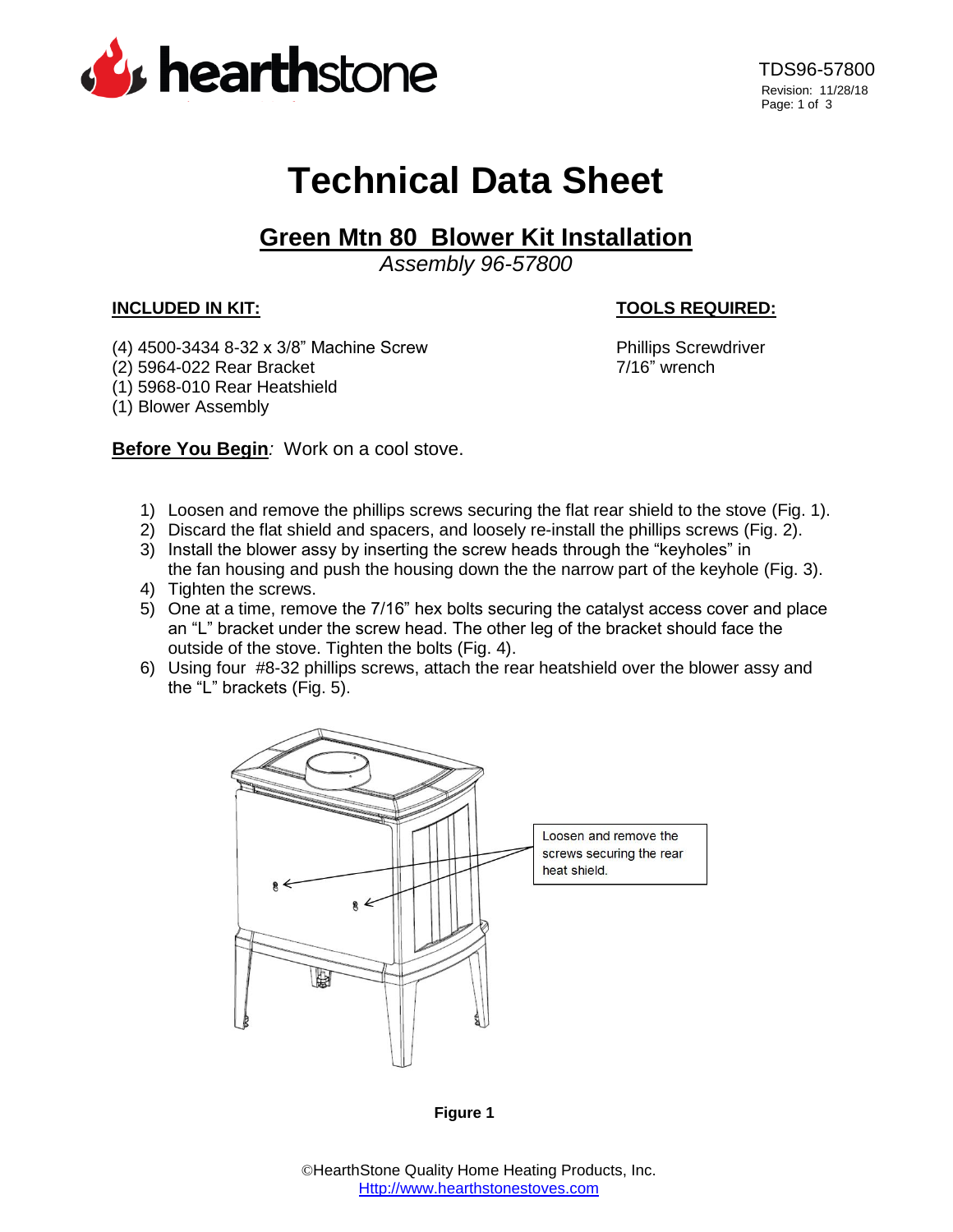



**Figure 3**